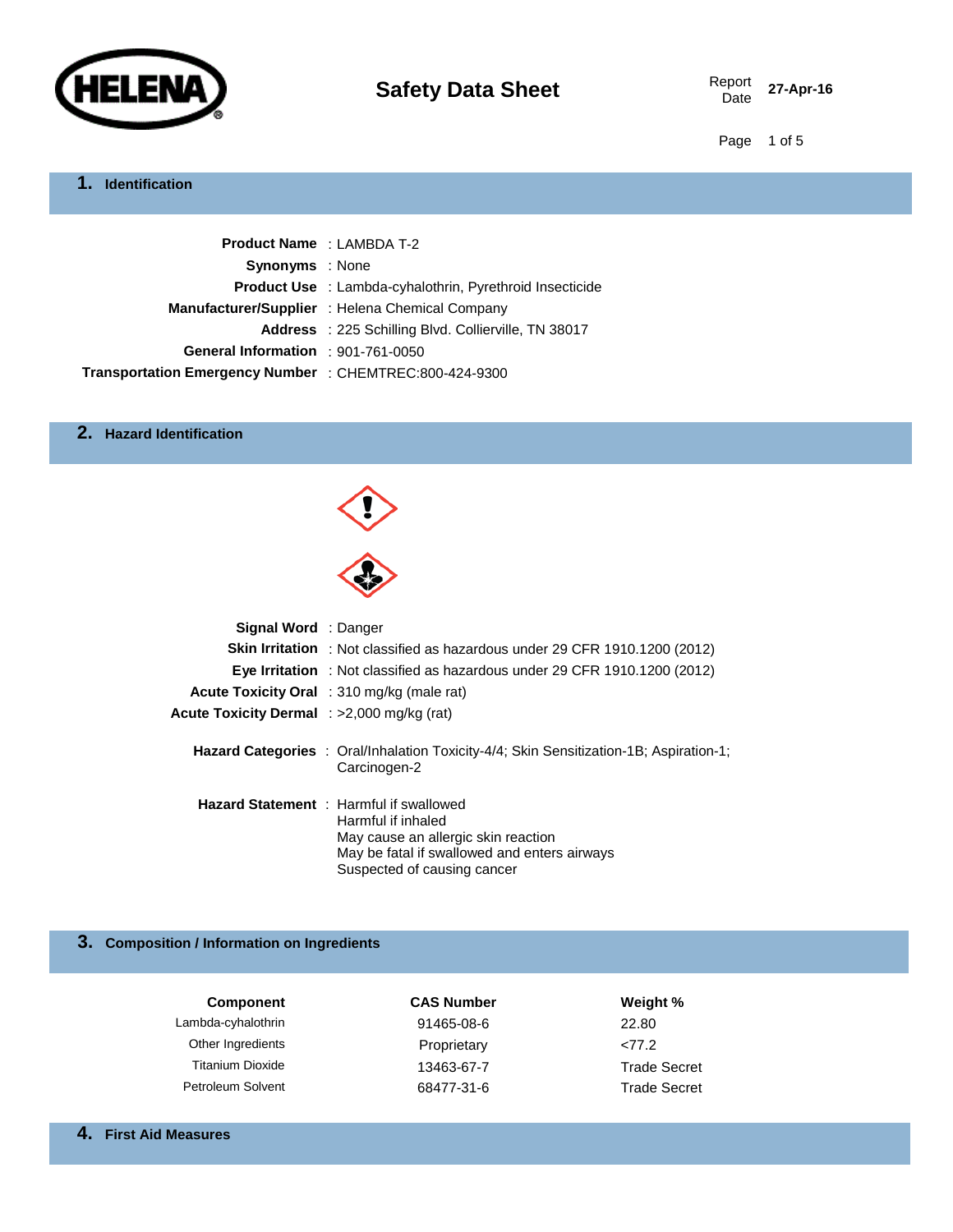

Page 2 of 5

|                                        | Eye : Hold eyes open and rinse slowly and gently with water for 15 to 20 minutes.                   |
|----------------------------------------|-----------------------------------------------------------------------------------------------------|
|                                        | Remove contact lenses, if present, after first 5 minutes, then continue rinsing eye.                |
|                                        | Call a poison control center or doctor for further treatment advice.                                |
|                                        | <b>Skin</b> : Take off contaminated clothing. Rinse skin immediately with plenty of water for 15    |
|                                        | to 20 minutes. Call a poison control center or doctor for treatment advice.                         |
|                                        | <b>Inhalation</b> : Move person to fresh air. If person is not breathing, call 911 or an ambulance, |
|                                        | then give artificial respiration, preferably mouth-to-mouth, if possible. Call a                    |
|                                        | poison control center or doctor for further treatment advice.                                       |
|                                        | <b>Ingestion</b> : Call a poison control center or doctor immediately for treatment advice. Rinse   |
|                                        | mouth with water. Do not induce vomiting. Do not give anything by mouth if                          |
|                                        | unconscious.                                                                                        |
| Indication of Immediate Medical        | : Treat symptomatically if ingested. Skin contact paresthesia effects are transient                 |
| <b>Attention and Special Treatment</b> | ( =24 hours). Treat temporary allergic reaction with antihistamines or steroid</th                  |
| <b>Needed</b>                          | creams. Contains petroleum distillate-vomiting may cause aspiration pneumonia.                      |
|                                        |                                                                                                     |
|                                        |                                                                                                     |

#### **5. Fire Fighting Measures**

|                 | <b>Extinguishing Media</b> : Use dry chemical, foam or carbon dioxide extinguishing media. If water is used<br>to fight fire, dike and collect runoff. |
|-----------------|--------------------------------------------------------------------------------------------------------------------------------------------------------|
|                 | <b>Specific Hazards Arising from the</b> : During a fire, irritating and possibly toxic gases may be generated by thermal                              |
| <b>Chemical</b> | decomposition or combustion.                                                                                                                           |
|                 | Special Fire Fight Proc : Wear full protective clothing and self-contained breathing apparatus. Evacuate                                               |
|                 | nonessential personnel from the area to prevent exposure to fire, smoke, fumes<br>or products of combustion.                                           |

#### **6. Accidental Release Measures**

| <b>Personal Precautions</b>                                        | : Keep unprotected and unnecessary personnel out of spill area.                                                                                                                                                                                                                                                                                                                                                                                                                                |
|--------------------------------------------------------------------|------------------------------------------------------------------------------------------------------------------------------------------------------------------------------------------------------------------------------------------------------------------------------------------------------------------------------------------------------------------------------------------------------------------------------------------------------------------------------------------------|
|                                                                    | Protective Equipment : Splashproof goggles or face shield, chemical-resistant gloves, coveralls, socks<br>and chemical-resistant footwear. Use NIOSH-approved respirator with organic<br>vapor cartridge with an R, P or HE filter. Use a self-contained breathing apparatus<br>in cases of emergency spills, when exposure levels are unknown, or under any<br>circumstances when air-purifying respirators are inadequate. Eyewash and<br>emergency shower should be available in work area. |
|                                                                    | <b>Emergency Procedures</b> : Control the spill at its source. Contain to prevent spreading or contaminating soil<br>or entering sewage and drainage systems or any body of water. Clean up spills<br>immediately.                                                                                                                                                                                                                                                                             |
| <b>Methods and Materials for</b><br><b>Containment and Cleanup</b> | : Cover entire spill with absorbent and place in compatible disposal container.<br>Scrub area with hard water detergent (e.g. - Tide). Use additional absorbent to<br>pick up wash water and place in container with other collected product. Seal and<br>dispose of cleanup material in accordance with applicable regulations.                                                                                                                                                               |

## **7. Handling and Storage**

**Precautions for Safe Handling** : Prevent eating, drinking, tobacco use and cosmetic application in areas where there is a potential for exposure to the material. Wash thoroughly with soap and water after handling.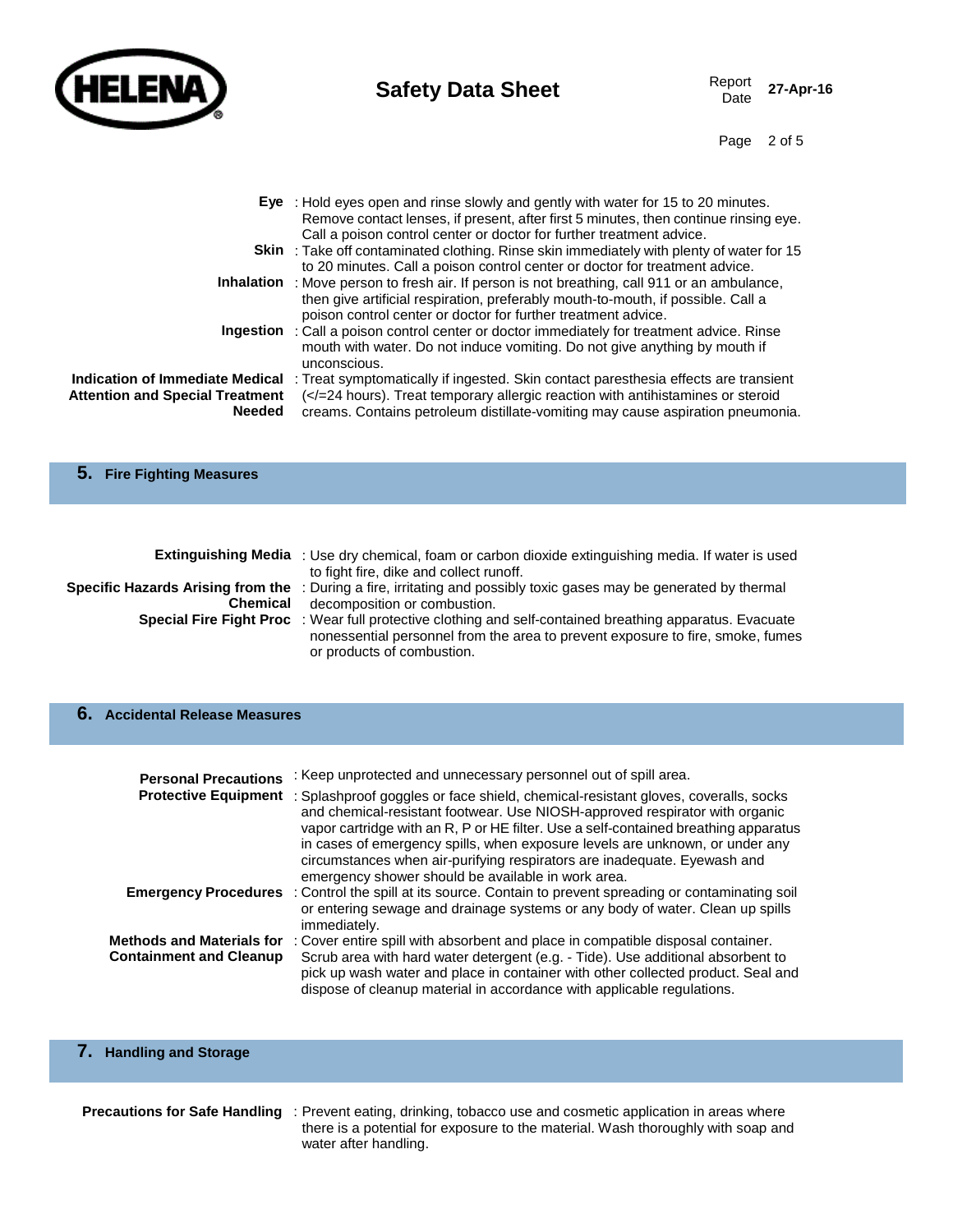

Report 27-Apr-16

Page 3 of 5

| <b>Conditions for Safe Storage</b> : Store locked up. Store the material in a well-ventilated, secure area out of reach |
|-------------------------------------------------------------------------------------------------------------------------|
| of children and domestic animals. Do not store food, beverages or tobacco                                               |
| products in the storage area.                                                                                           |

## **8. Exposure Controls / Personal Protection**

| <b>TLV/PEL</b> : Lambda-cyhalothrin: no TLV or PEL established. Titanium Dioxide: PEL=15<br>mg/m3, $TLV=10$ mg/m3.                                                                                                                                                               |
|----------------------------------------------------------------------------------------------------------------------------------------------------------------------------------------------------------------------------------------------------------------------------------|
| Appropriate Engineering Controls : Use effective engineering controls to comply with occupational exposure limits (if<br>applicable).                                                                                                                                            |
| Personal Protective Equipment : Splashproof goggles/face shield, chemical-resistant<br>gloves/coveralls/socks/chemical-resistant footwear. Use NIOSH-approved<br>respirator with organic vapor cartridge and R, P or HE filter. Eyewash/emergency<br>shower should be available. |

## **9. Physical and Chemical Properties**

|                                                                            | <b>Odor/Appearance</b> : White liquid with aromatic odor.      |
|----------------------------------------------------------------------------|----------------------------------------------------------------|
|                                                                            | <b>Flash Point, oF</b> : $>212$ Degrees F.                     |
| <b>Boiling Point, oF</b> : Not available                                   |                                                                |
| Melting Point(Freezing point), oC : Not applicable                         |                                                                |
| Vapor Pressure, mm Hg @ 20 $\circ$ C : 1.5 x 10(-9) mmHg @ 68 Deg. F.      |                                                                |
| <b>Vapor Density</b> : Not available                                       |                                                                |
|                                                                            | <b>Solubility in Water</b> : 0.004 mg/L(lambda-cyhalothrin)    |
|                                                                            | <b>Molecular Formula</b> : Not applicable, formulated mixture. |
| Density, g/mL $@25$ oC : 1.096                                             |                                                                |
| <b>Evaporation Rate(Butyl Acetate =</b> $\therefore$ Not available         |                                                                |
| 1)<br><b>Octanol/Water Partition</b> : Not available<br><b>Coefficient</b> |                                                                |
|                                                                            | <b>pH</b> : 5.5 (1% in deionized H2O $@$ 77 Deg. F.)           |
| <b>Flammable Limits (approximate</b> : Not available<br>volume % in air)   |                                                                |
| <b>Auto-ignition Temperature</b> : 1193 Degrees F.                         |                                                                |
| <b>Decomposition temperature</b> : Not available                           |                                                                |

## **10.Stability and Reactivity**

|                                                  | <b>Reactivity</b> : Not reactive |
|--------------------------------------------------|----------------------------------|
| <b>Chemical Stability : Stable</b>               |                                  |
| Hazardous Decomposition : None known             |                                  |
| <b>Products</b>                                  |                                  |
| <b>Hazardous Polymerization</b> : Will not occur |                                  |
| <b>Conditions to Avoid</b> : None known          |                                  |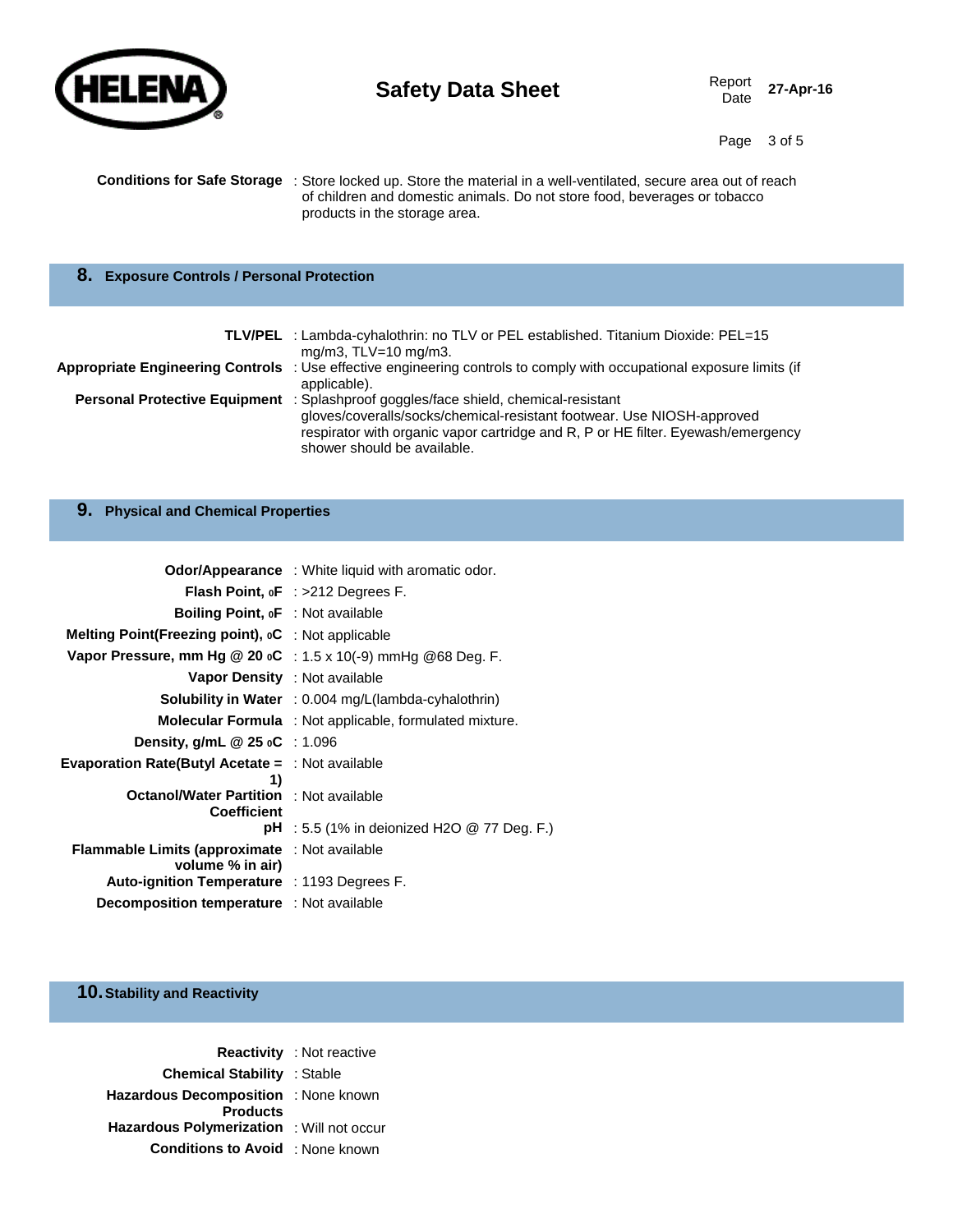

#### **Incompatible Materials** : None known

## **11.Toxicological Information**

|                                                | Acute Toxicity (Oral LD50) : 310 mg/kg (female rat). Harmful if swallowed.                                                               |
|------------------------------------------------|------------------------------------------------------------------------------------------------------------------------------------------|
|                                                | Acute Toxicity (Dermal LD50) : >2,000 mg/kg (rabbit). Not classified as hazardous under 29 CFR 1910.1200<br>(2012).                      |
|                                                | Acute Toxicity Inhalation LC50 : >3.12 mg/L/4 hours (female rat). Harmful if inhaled.                                                    |
| Likely Routes of Exposure : Dermal, inhalation |                                                                                                                                          |
|                                                | <b>Skin Irritation</b> : Not classified as hazardous under 29 CFR 1910.1200 (2012).                                                      |
|                                                | <b>Eye Irritation</b> : Not classified as hazardous under 29 CFR 1910.1200 (2012).                                                       |
|                                                | <b>Skin Sensitization</b> : Skin sensitizer (derived from components). May cause an allergic skin reaction.                              |
|                                                | <b>Carcinogenic</b> : Titanium Dioxide - IARC Group 2B (possibly carcinogenic to humans).                                                |
|                                                | Chronic Effects : Reversible paresthesia (abnormal skin sensation). Reversible clinical signs of<br>neurotoxicity in mammals.            |
|                                                | <b>Other Hazards</b> : Aspiration Hazard: May be fatal if swallowed and enters airways. Not a<br>developmental or reproductive toxicant. |

# **12.Ecological Information**

|                                                         | <b>Ecotoxicity</b> : Lambda-cyhalothrin: Fish (rainbow trout) 96-hour LC50 0.19 ppb; Bird (mallard<br>duck) LD50 oral>3,950 mg/kg; Invertebrate (water flea) 48-hour EC50 0.04 ppb.<br><b>Persistence and Degradability</b> : Lambda-cyhalothrin: Not persistent in soil or water. |
|---------------------------------------------------------|------------------------------------------------------------------------------------------------------------------------------------------------------------------------------------------------------------------------------------------------------------------------------------|
| <b>Bioaccumulative Potential</b> : No information found |                                                                                                                                                                                                                                                                                    |
|                                                         | <b>Mobility in Soil</b> : Lambda-cyhalothrin: Immobile in soil. Sinks in water (after 24 hours).                                                                                                                                                                                   |
| <b>Other Adverse Effects</b> : No information found     |                                                                                                                                                                                                                                                                                    |

## **13.Disposal Considerations**

| Waste Disposal Method : This material must be disposed of according to Federal, State or Local |
|------------------------------------------------------------------------------------------------|
| procedures under the Resource Conservation and Recovery Act.                                   |

# **14.Transport Information**

|                                        | UN Proper Shipping Name: Not regulated by DOT. If shipped by air (IATA) or water (IMDG), ship as noted.                                              |
|----------------------------------------|------------------------------------------------------------------------------------------------------------------------------------------------------|
| <b>Transport Hazard Class</b> : None   |                                                                                                                                                      |
| <b>UN Identification Number</b> : None |                                                                                                                                                      |
| <b>Packaging Group</b> : None          |                                                                                                                                                      |
|                                        | <b>Environmental Hazards</b> : Marine Pollutant under international regulations. Not listed as a Marine Pollutant<br>per 49 CFR 172.101, Appendix B. |
|                                        | <b>Transport in Bulk</b> : No information found                                                                                                      |